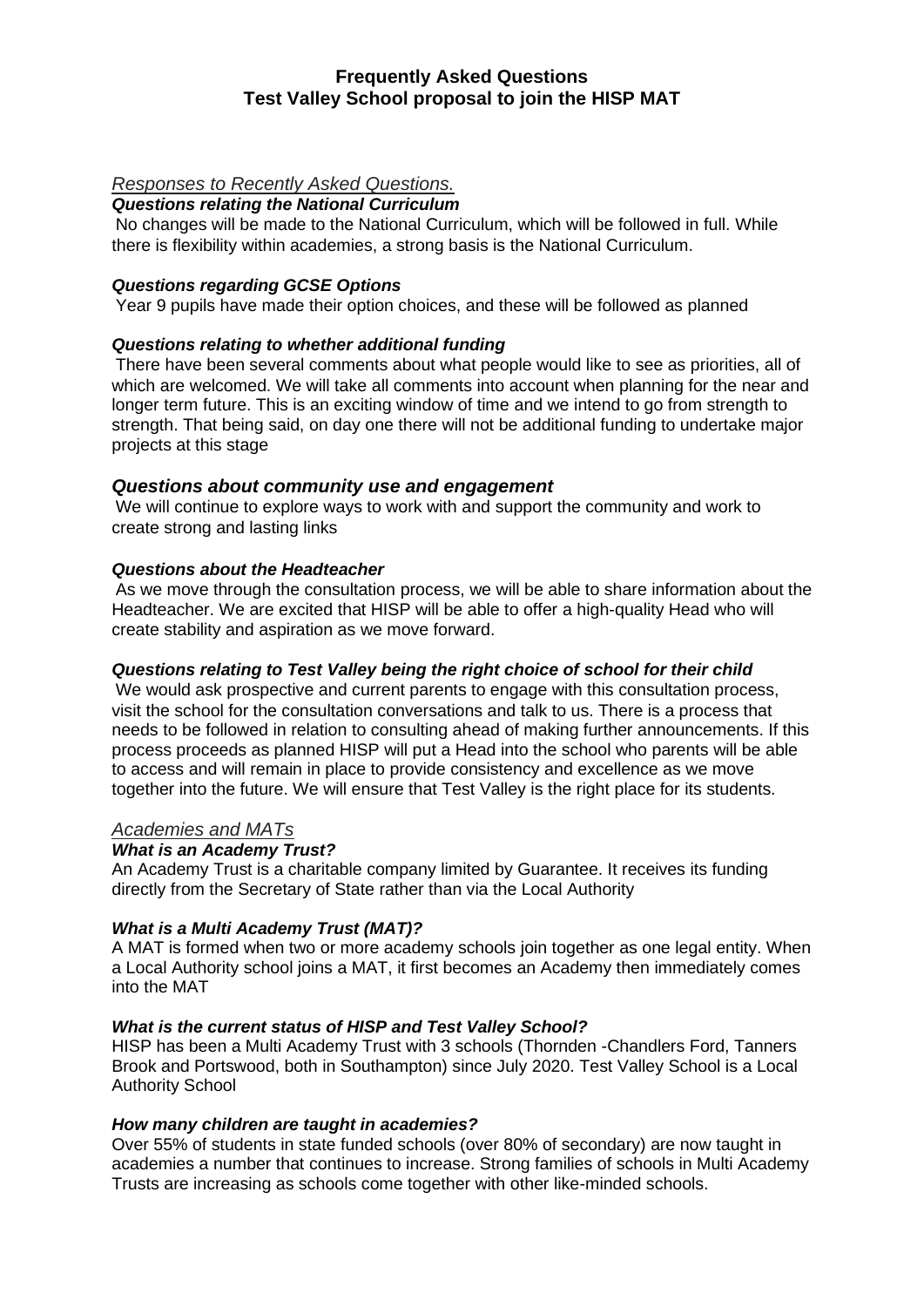# *Is Test Valley being forced to join the MAT?*

No. This is a decision that is being considered by the governors of Test Valley School and the trustees of HISP, who believe that Test Valley School joining the MAT will support and strengthen both the school and the MAT.

## *Can other schools join the MAT?*

As a MAT, HISP is ambitious to grow with the intention of supporting more pupils/students, families, staff and communities, challenging ourselves that everything we do should improve opportunities for our learners. Growth is considered and measured as we seek like-minded partner schools who share a similar vision. Schools wishing to talk to us, or parents looking for more information about the MAT should access our website for more information [HISP](https://www.hispmat.org/)  [Multi Academy Trust -](https://www.hispmat.org/) Home (hispmat.org)

## *Can the MAT continue to work with the Local Authority and other providers?*

Yes, we will always work with Local Authorities and other local providers to support our children. We will have the option to continue to work with Local Authorities in a number of ways and will be able to continue to access services on a contractual basis. Alternatively, the MAT will also source services from other providers if this would be in the better interests of the schools and pupils, or if financially it would be better to do so.

### *To whom are MATS accountable?*

Directly to the Secretary of State for Education

### *Do schools in a MAT have to follow the National Curriculum?*

No but they must provide a broad curriculum for their pupils

### *Who funds MATs?*

Central Government

## *Does OFSTED inspect MATs?*

OFSTED does not inspect MATs but does inspect all individual schools within the MAT. The effectiveness of the MAT is measured by making a summary evaluation from the schools inspected.

### *When would Test Valley become part of the HISP MAT? What is the timeline for the change?*

The application to join HISP is likely to be submitted to the Department for Education at the end of July. Once approved, we will be able to strengthen the Senior Leadership team and appoint a new Head Teacher to be in place before the start of the academic year in September. The legal transfer will be progressed in the background and should complete within 4-6 months.

#### *Benefits and Impacts on Test Valley*

## *Why are Test Valley and HISP considering this?*

Extending the HISP MAT with great schools choosing to join us, will enable our schools to work together even more closely with a commitment to do so with aspiration, continuous improvement, supportive environments and strong links to our communities. This aligned ethos and accountability will continue to strengthen opportunities for the pupils/students, staff, parents and the communities we serve, enhancing the educational experience and opportunities we can offer.

#### *What are the benefits to Test Valley School?*

- High quality governance with a clear focus on strategic development, teaching and learning, and accountability
- Building growth and sustainability through strategic succession planning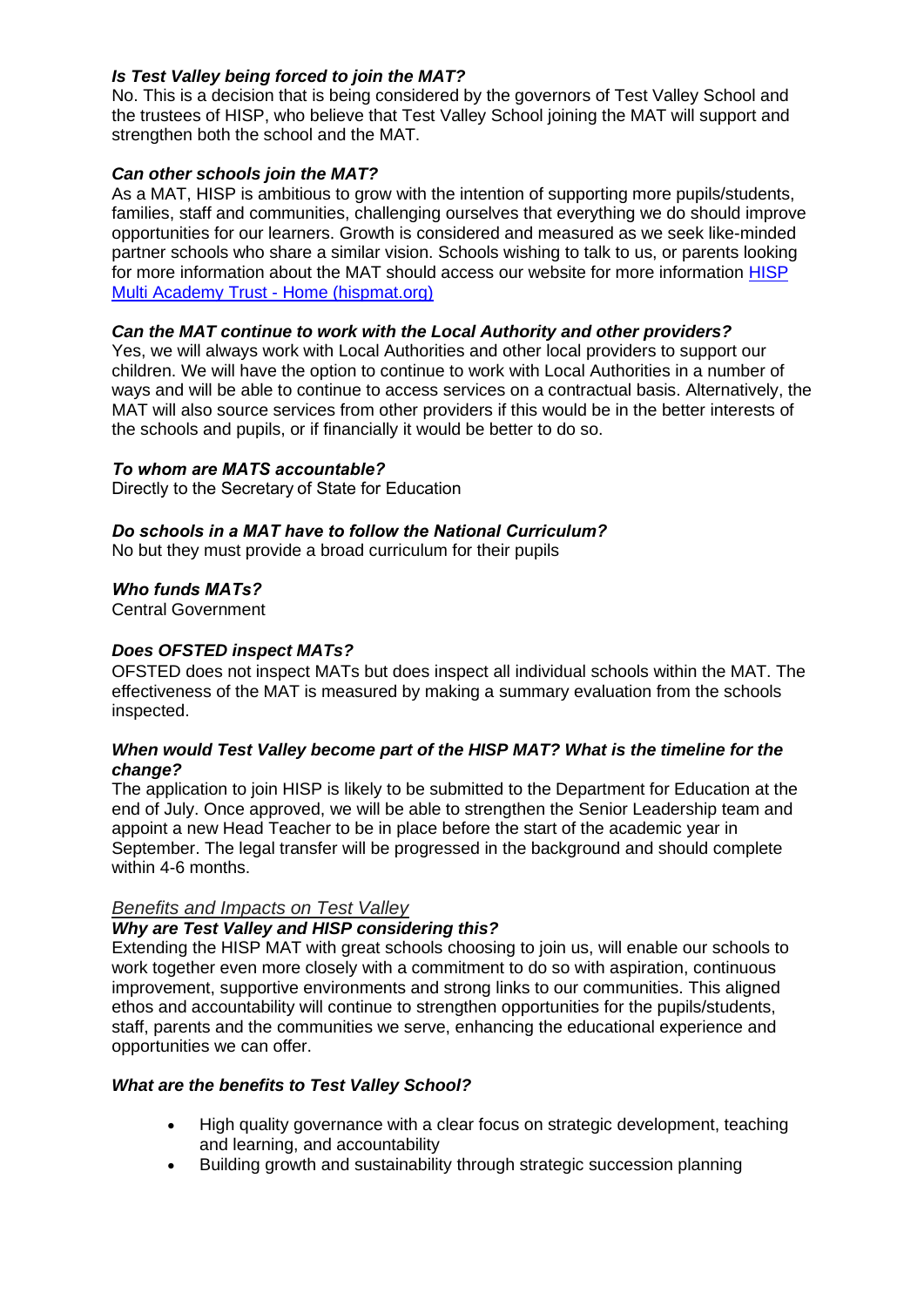- The opportunity for teachers and support staff to share good practice with specialists in other schools and to benefit from a common professional development programme
- A more resilient and flexible staffing model which reduces stretch and stress on teachers and adds real value to the education of all students in the MAT
- The ability to work with other schools, in a number of different ways and particularly through the HISP Learning Partnerships
- Efficiencies in administrative functions and joint procurement, which will help us make the most of our resources for the direct benefit of the students

### *What does this mean for the unique character of Test Valley School?*

All of the schools within HISP retain the things that make them unique in their community, including uniforms, character and local governance

### *Will we lose our independence?*

No**,** Test Valley School will retain its unique character, identity, and position within our local community

### *Is Test Valley School being merged?*

No, the proposal is to join a MAT in which Test Valley School will retain its unique character

## *Will the School Name be changed?*

No

### *Pupils /Staff/Community*

## *What does this mean for the Year 7 intake?*

Nothing will change for the pupils joining us in September. In fact, we hope that being part of HISP and having our new leadership team in place before they start will encourage even more pupils and parents to come to Test Valley

#### *Will the Uniform stay the same?*

Yes, MAT schools maintain their own uniforms

## *Will bus services to the school be affected?*

No. We have an existing contract with bus companies which will continue as before.

## *What will change for the pupils/staff this term?*

Absolutely nothing. The Senior Leadership Team remain focused on continuing our School Improvement journey and ensuring all pupils achieve their potential

#### *What does this mean for Year 11 GCSEs?*

This will not affect GCSEs in any way

### *How will this proposed change affect the local community?*

We are involving the community in our consultation process so that wider stakeholders can help shape the school our community wants

### *What could this do to the school catchment areas?*

Being a member of the HISP MAT does not change anything about the individual school catchment areas or pupil admissions

### *Would the students from other schools be at a disadvantage?*

Quite the opposite. HISP has Teaching School Hub status and all students will benefit from the Maths Hub, Research Schools, Science Learning partnership and School Centred Initial Teacher Training. These entities already support significant numbers of teachers and subsequently pupils/students across our wider region.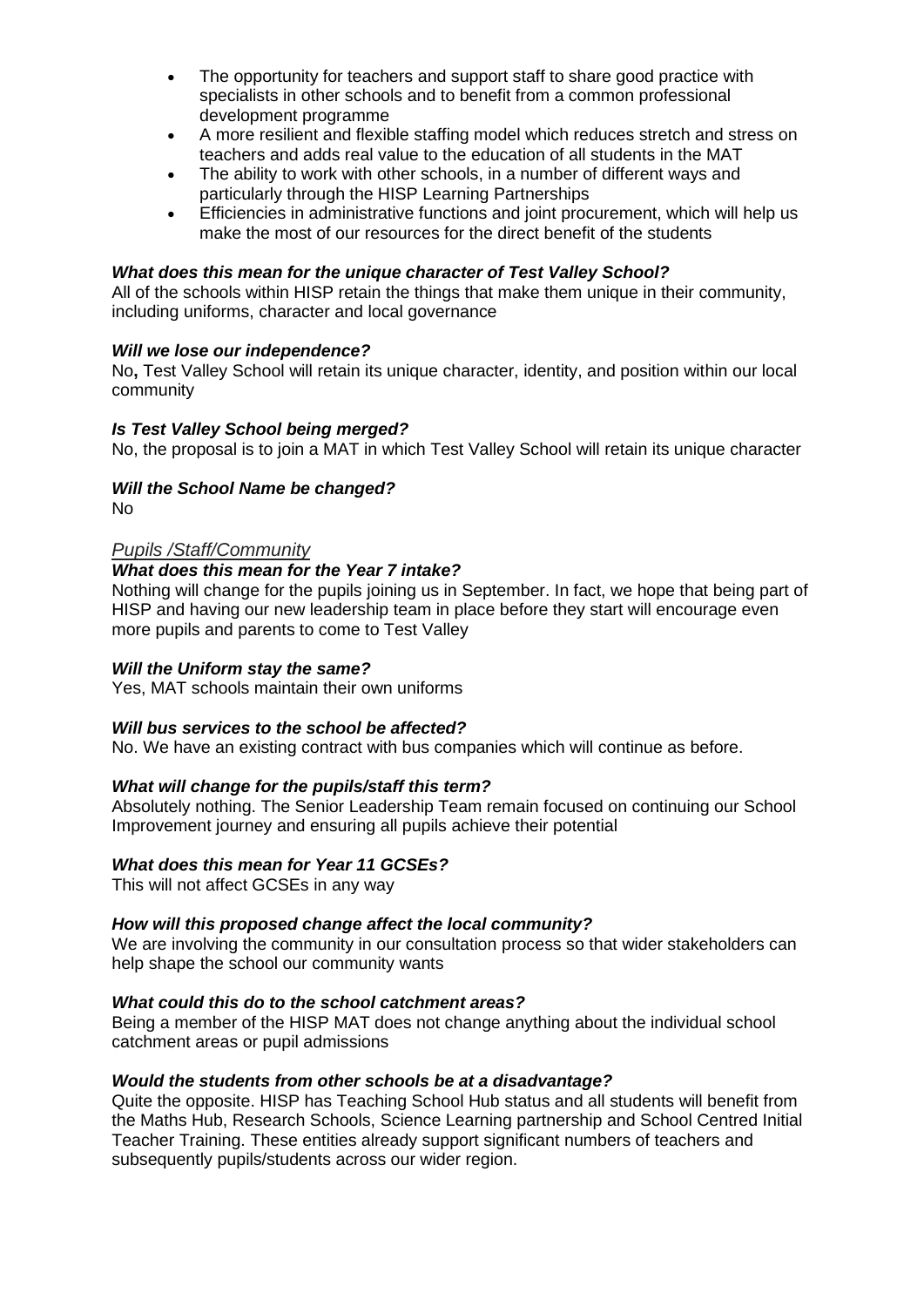## *Who employs the staff?*

The staff at Test Valley will go through a TUPE (protected transfer) process and will be employed by the MAT rather than the Local Authority or single school.

## *Will the staff be dedicated to Test Valley or will they be expected to work elsewhere in the MAT?*

Within the MAT, staff can be associated with one school at which they spend their time and so our staff will continue to spend their time at Test Valley. However, HISP has some staff who are not specifically allocated to one school and can be used flexibly to support schools for short periods of time or teach in a school that has a specific need for a given academic year. During the pandemic HISP have been able to keep schools open on a number of occasions when staffing has been short by using these central staff. 

## **Can our staff work at other schools in the MAT?**

No. However, there could be exciting CPD opportunities to work with the research school or other schools or centres within the MAT.

## *How will the staff be affected in terms of working conditions?*

Staff conditions are protected by the TUPE process.

### *Will the staff stay the same?*

We hope these changes will help us retain and grow our staff at Test Valley

### *Governance & Leadership*

## *What will happen to the current Senior Leadership at the School?*

The acting Senior Leadership Team have done a great job maintaining momentum this year with support from Crestwood and the Local Authority. They are highly valued members of our leadership team and will have a big role to play in an expanded SLT going forward

### *How will governance be structured?*

In academies and MATs, the structure includes a group of Members who are similar to shareholders in a company; they appoint Trustees.The Trustees are responsible for any academy operating individually or within a MAT. Each school will have an Academy Committee with delegated powers for the specific school – similar to our current Board of Governors. The Academy Committees for TVS will include both staff and parental representation

## *Autonomy in relation to school leadership?*

The Executive Headteachers, Headteachers, Heads of School and Senior Leaders in each school are best placed to made decisions relating to students and the day to day running of each school. This would not change. But support will never be far away

## *Budgets, Resources and the TVS Site*

#### *How is funding allocated in a MAT?*

Schools are allocated funding based on the number of pupils they have. This is not dissimilar to the current arrangement as a Local Authority maintained school

## *What is the impact for the 2022/2023 academic year planning and budgets?*

The budget for next year has already been recommended for approval at the next Full Governing Body meeting. The MAT would adopt this as the agreed operating budget for 2022/23

#### *Who will own the land?*

Typically, an academy leases the land from the Local Authority on a long term lease (125 years). The MAT takes responsibility and liability for the buildings and maintenance